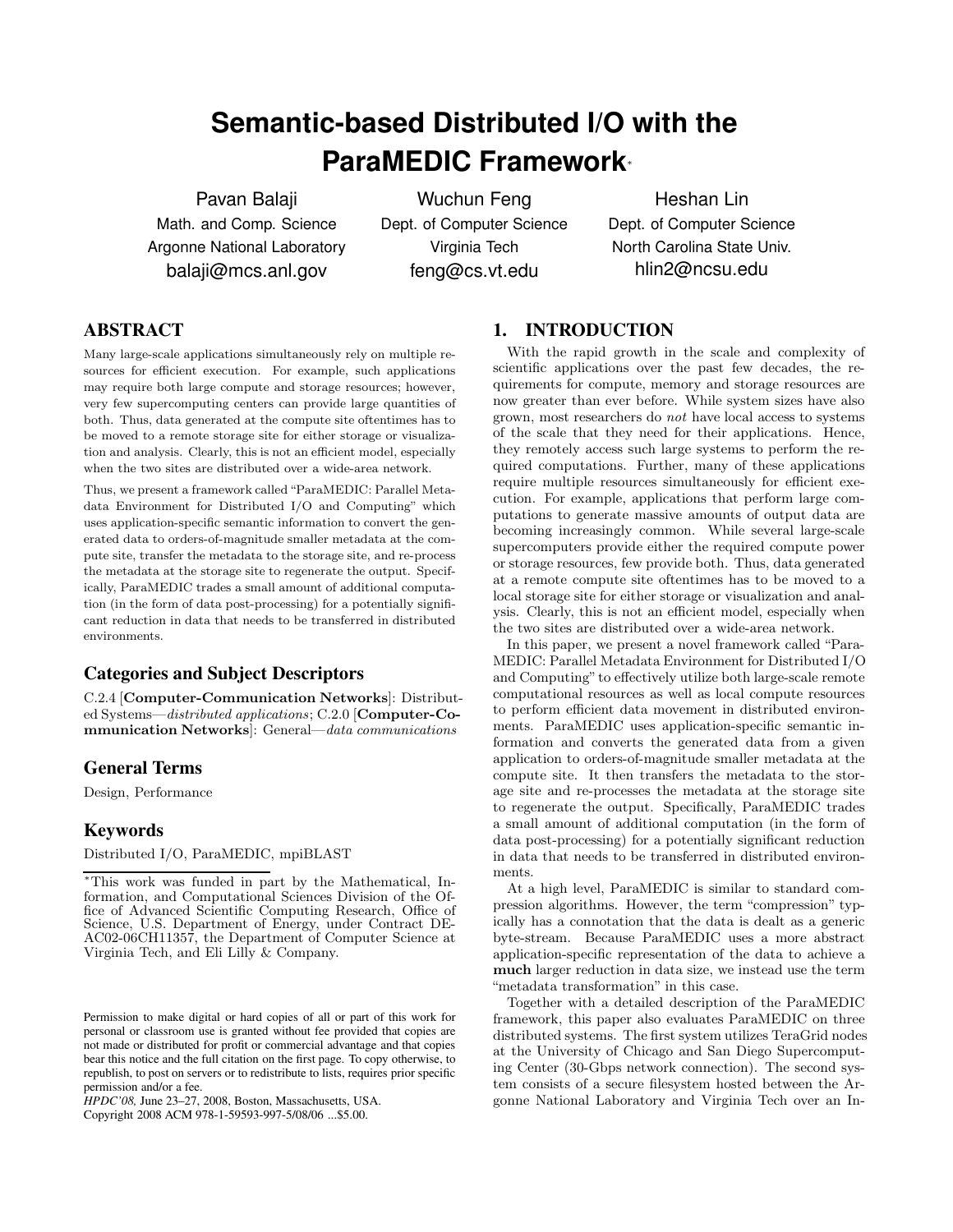ternet2 connection (1-Gbps connection). The third system is a local cluster connected with a dedicated 10-Gbps network that has the ability to vary both bandwidth and latency between any two nodes. We use this last system to emulate various forms of high-latency and high-bandwidth distributed computing infrastructures. Our experimental results demonstrate *order-of-magnitude improvements* in performance with ParaMEDIC compared to the traditional approach of blindly moving data in distributed environments.

## **2. DISTRIBUTED ENVIRONMENTS**

A wide variety of distributed environments exist today, ranging from high-latency, high-bandwidth LambdaGrids, to low-bandwidth environments connected over the Internet, to unsecure environments requiring data encryption before transmission. Here we present two sample distributed environments.

## **2.1 NSF TeraGrid**

NSF TeraGrid is a distributed computing facility that combines leadership-class resources at 11 partner sites within the U.S. to form the world's largest distributed cyber-infrastructure for open scientific research. It includes 750+ teraflops of computing capability and 30+ petabytes of data storage, along with rapid access and retrieval over highperformance networks to form the world's largest distributed cyber-infrastructure for open scientific research.

The TeraGrid comprises several sites including the University of Chicago/Argonne National Laboratory (Illinois), San Diego Supercomputing Center (California), Purdue University (Indiana), Texas Advanced Computing Center (Texas), and others. The San Diego Supercomputing Center (SDSC) also doubles as a host for a global parallel filesystem (GPFS) that is visible and usable by all TeraGrid compute servers. All sites are connected using high-bandwidth optical links. However, the large physical distance between the sites forces the latency to be high (up to tens of milliseconds) as well.

Scientists use the computational power available at different locations to run computations and then write the final output to the globally shared filesystem to be viewed or post-processed at a later time. While such a system provides good computational capability, for I/O-rich applications the distributed filesystem can form a significant bottleneck.

## **2.2 Argonne-VT Distributed System**

The Argonne-VT distributed system is a small-scale research infrastructure built to share application output for post-processing and visualization. The system consists of 200 processors of shared compute resources and about 200 gigabytes (GB) of main memory spread across the two sites. In addition, the Argonne site provides 10 terabytes (TB) of storage resources, which are shared across the two sites using a distributed filesystem over a shared Internet2 connection (1 Gbps). This network connectivity is much slower than the NSF TeraGrid infrastructure. Furthermore, though Internet2 is mostly a dedicated infrastructure due to its relatively low utilization, it occasionally experiences large traffic bursts, causing performance degradation in the network. Finally, because the connection between the two sites is over the traditional wide-area network, it is considered to be unsecure, and thus, the data transmission might require encryption, which can add substantial overhead as well.

## **3. THE DESIGN OF PARAMEDIC**

This section presents a detailed description of the Para-MEDIC framework (short for Parallel Metadata Environment for Distributed  $I/O$  and Computation).

#### **3.1 The ParaMEDIC Framework**

ParaMEDIC provides a framework for decoupling computation and I/O in applications that rely on large quantities of both. Its architecture, shown in Figure 1, contains three major components that are abstracted to the applications through the ParaMEDIC API: (a) ParaMEDIC data tools, (b) communication services, and (c) application plugins.



Figure 1: ParaMEDIC Architecture

The ParaMEDIC data tools include efficient support for data-touching operations such as data encryption and data integrity that might be required in unsecure distributed environments. The API corresponding to this functionality (PM\_encrypt, PM\_decrypt, PM\_crc32) is all directly implemented within the ParaMEDIC framework. The communication services include data-movement mechanisms such as direct communication via TCP/IP as well as indirect communication via global file-systems. The different communication models are not exposed through the ParaMEDIC API (PM\_send\_data, PM\_recv\_data), but can be selected while configuring ParaMEDIC. The semantic-based metadata creation functionality is specific to each application, and thus relies on knowledge of application semantics. Accordingly, the corresponding functions (PM\_data\_to\_md and PM\_md\_to\_data) are implemented within application-specific plugins instead of directly within the core ParaMEDIC framework.

These plugins provide two primary functionalities:

- 1. Functionality to perform post-processing on the data generated by the application in order to create metadata. This metadata can either be intermediate data generated during the application execution or data that is separately extracted by processing the generated output.
- 2. Functionality to convert the metadata back to the final output. This conversion can be 100% accurate or lossy, depending on the application requirements. However, in this paper, we only deal with lossless data conversion.

Though the development of application-specific plugins is mostly straightforward, they require application knowledge to be developed. Consequently, the onus of writing these plugins is on the application writers, though the ParaMEDIC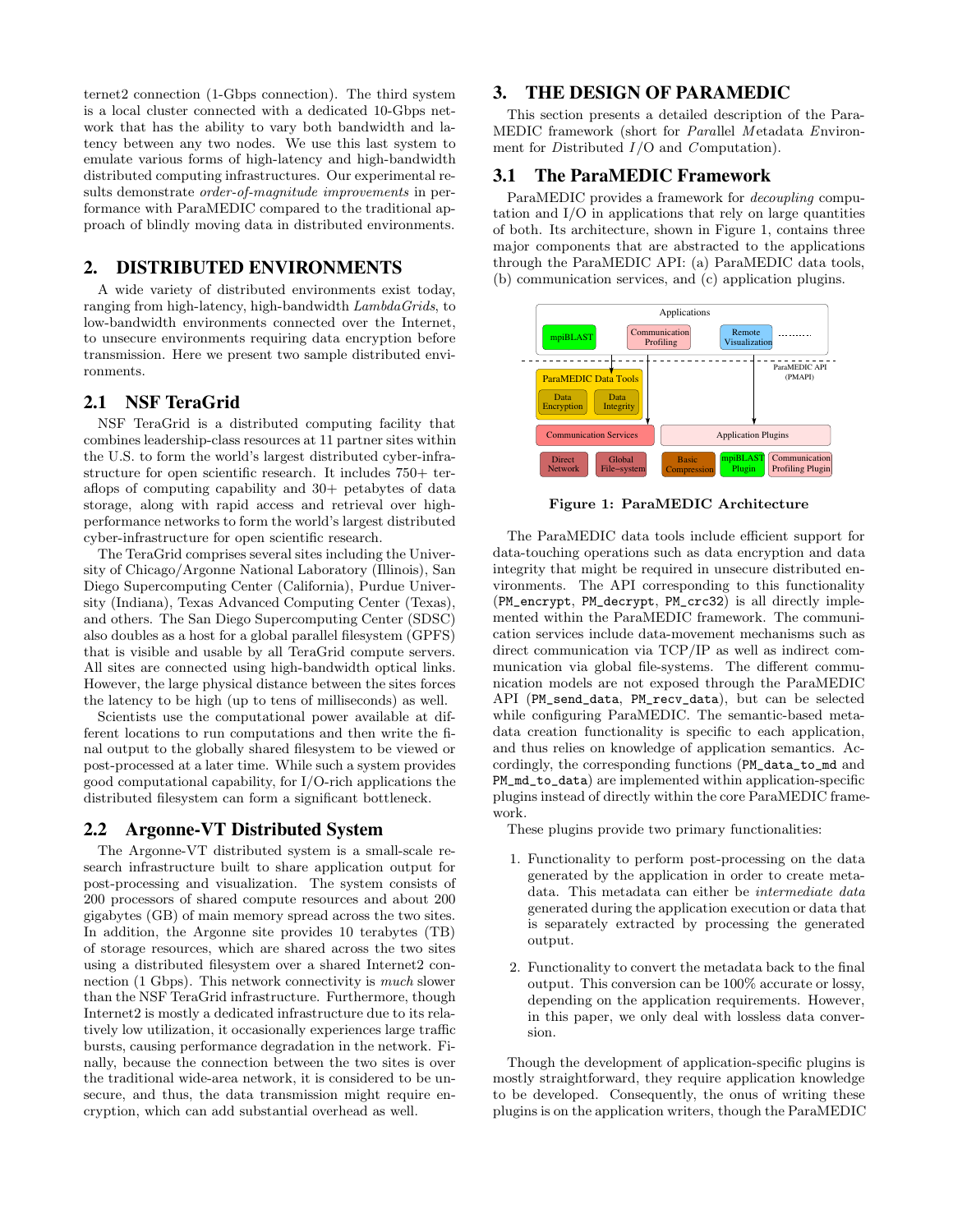framework provides tools to ease this effort. As an intermediate solution, ParaMEDIC also provides a standard compression plugin that views the output data as a byte stream and performs application-independent compression on it. This standard plugin is similar to regular archiving tools that move and store data without interpreting it. While this compression plugin is straightforward to use and does not require any application knowledge, the performance benefits it can achieve are small compared to application-specific plugins. Thus, we do not discuss this approach further in this paper and focus only on application-specific plugins.

It is to be noted that while tasks such as data encryption and data integrity typically add substantial overhead in communication, the encryption and integrity components in the ParaMEDIC framework are applied on compressed metadata which is much smaller than the actual data. Thus, within the context of ParaMEDIC, the overhead added by these components is minimal.

#### **3.2 Trading Computation with I/O Cost**

The amount of computation required in the ParaMEDIC framework is higher than what is required by the original application. For example, after the output is generated by the application processes, it has to be further processed to generate the metadata, sent to the destination nodes, and processed yet again to re-generate the final output. However, the I/O cost achieved can potentially be significantly reduced by using this framework. In other words, the ParaMEDIC framework aims at trading (a small amount of) additional computation for reduced I/O cost.

Relative to the additional computational cost incurred, the ParaMEDIC framework is quite generic with respect to the metadata processing that is required by the different processes. For many applications, it is possible to tune the amount of post-processing that is performed on the output data, with the general trend being that the more the post-processing computation, the better the reduction in the metadata size. That is, an application plugin can perform more processing of the output data to reduce the I/O cost at the cost of the additional processing overhead. Similarly, it can perform very little processing on the output data to save on the processing overhead, but at the cost of a larger amount of data that might need to be transferred. In the rest of this section, we formalize this capability of ParaMEDIC to trade additional computational cost for larger savings in  $I/O$ .

Consider a distributed environment connecting a largescale supercomputer that is performing the computation and generating the data and a small-scale system where the data has to be stored or visualized. In this context, consider the following definitions:

B: Network bandwidth in the above distributed environment.

T: Overall application execution time.

D: Total data generated by the application.

 $f(x)$ : Time taken to convert output data to x units of metadata.

 $g(y)$ : Time taken to convert y units of metadata to final output.

Based on the above definitions, the actual time  $(A)$  taken for the application to be executed and the data to be moved to the target system is given by the sum of four components: (a) the computation time of the application, (b) the time to convert the generated output to metadata, (c) time to transfer the metadata over the network and (d) time to postprocess the metadata to generate back the required output. This is formalized by the following equation:

$$
A = T + f(x) + \frac{x}{B} + g(x)
$$
 (1)

Conversely, the actual time taken by the application without using ParaMEDIC is the summation of the application computation time and the time to transfer the overall data:

$$
A' = T + \frac{D}{B} \tag{2}
$$

Clearly, ParaMEDIC is only beneficial when A (equation 1) is small than A' (equation 2). That is,

$$
T + f(x) + \frac{x}{B} + g(x) < T + \frac{D}{B}
$$

Simplifying the above equation, we get:

$$
D - x > B \times (f(x) + g(x))
$$
 (3)

Thus, as illustrated by Equation 3, ParaMEDIC would be beneficial only when the difference between the actual data size and the metadata size is larger than the network bandwidth times the amount of time taken for the post-processing (output-to-metadata and metadata-to-output conversion). Accordingly, ParaMEDIC is expected to significantly outperform the native implementations of the applications when either the network bandwidth of the distributed environment is low, or the post-processing cost is low. For example, even in distributed environments such as the NSF TeraGrid which has 30-Gbps high-speed network connectivity between the sites, ParaMEDIC can improve performance if the application data post-processing time is low enough.

Figure 2 illustrates the implications of Equation 3. Applications in Quadrant 1 have a large difference in size between the actual data and the processed metadata, while requiring only a small amount of metadata post-processing. Such applications ideally benefit from the ParaMEDIC framework. Applications in Quadrant 2 have a large difference in size between the actual data and the processed metadata, but they require a large amount of metadata post-processing as well. So, it is not clear whether such applications can fully benefit from ParaMEDIC. Applications in Quadrant 3 almost never benefit from ParaMEDIC as they use a lot of post-processing, but do not reduce the size of the data output too much. Finally, for applications in Quadrant 4, it is also not clear whether they would benefit from ParaMEDIC. While these applications only require a small amount of post-processing, they do not reduce the amount of data significantly.

### **3.3 Managing Computational Resources**

In ParaMEDIC, the conversion of the actual output to metadata and the conversion of metadata back to the actual output does not come free. Computational resources have to be expended for such post-processing. Thus, if the total number of compute resources are fixed, managing how the resources are partitioned between the actual application computation and the metadata post-processing determines the tradeoff in the amount of time spent in computation versus the amount of time saved in I/O.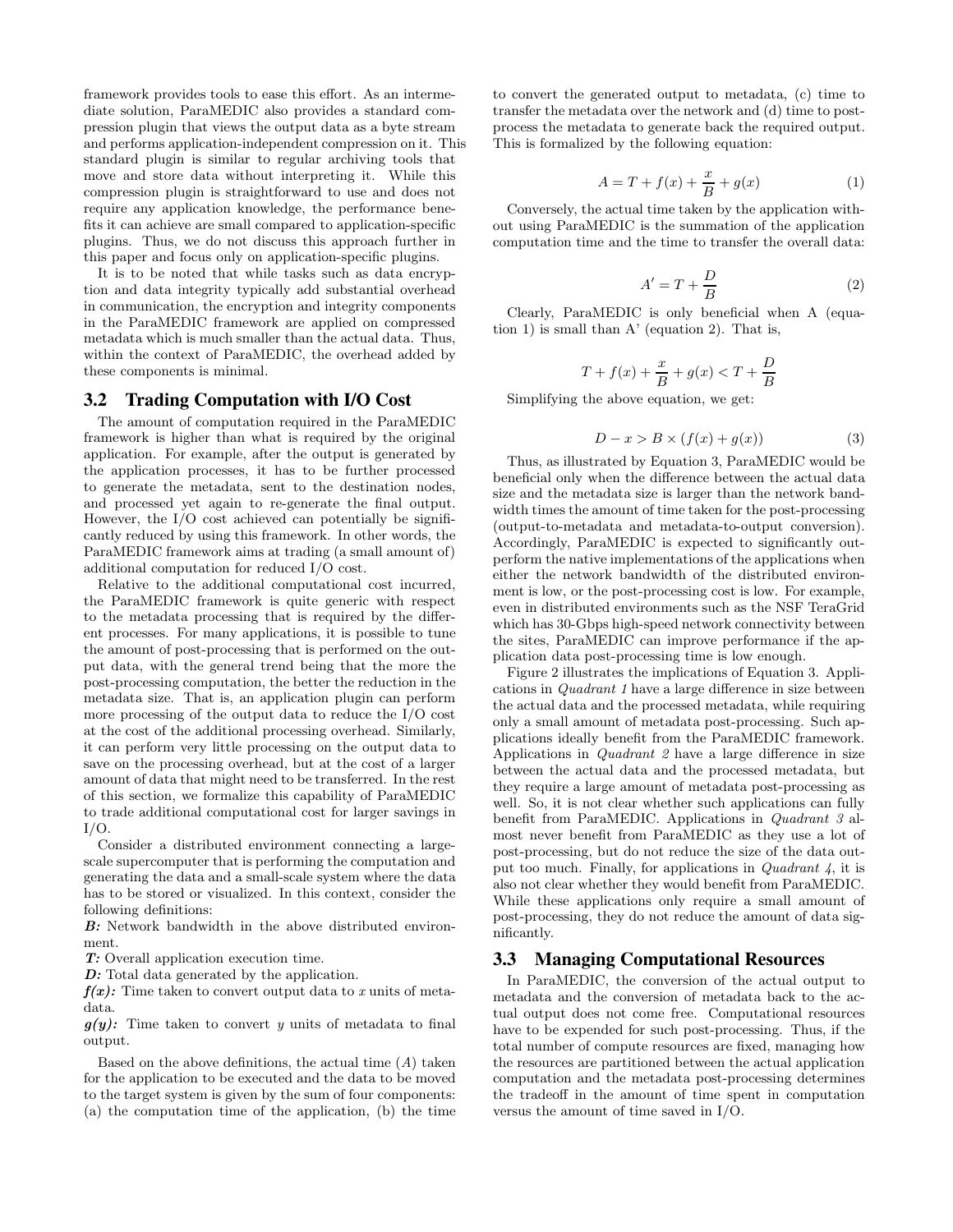

Figure 2: Application Output Data Patterns

If too many compute resources are used for application processing and too little for post-processing, the time taken for post-processing either increases significantly or only superficial post-processing will be possible, resulting in larger amounts of metadata that need to be communicated. On the other hand, if too few compute resources are used for the application processing and too many for the post-processing, the application execution time increases substantially.

In general, since the post-processing resources are mainly restricted to the client system (i.e., the system where the final data has to be moved to), these resources are limited. For example, a remote large-scale cluster where the actual application is executed might have about 10000 processors, while the local small-scale cluster used by the scientist might only have about 1000 processors. Thus, in this case, it is ideal to maintain a 10:1 ratio between the number of compute resources allocated to the actual application and the number of compute resources allocated to the post-processing. Deviating from this ratio will result in degradation in performance. This forces ParaMEDIC to use algorithms that can generate metadata from the result and re-generate the result from the metadata with minimal processing requirements. That is, for most applications, the framework ensures that the post-processing cost required to process the metadata and generate the final output is significantly less than the actual computation needed by the application.

An evaluation describing the tradeoffs associated with managing the number of computation resources provided to application computation vs. post-processing is presented in §5.2.2.

# **4. CASE STUDIES IN SCIENTIFIC COM-PUTING**

As described in  $\S3$ , different applications can plug-in to the ParaMEDIC framework by providing application-specific plugins using the ParaMEDIC API. In this section, we discuss two sample applications that can take advantage of this framework, namely mpiBLAST in §4.1 and the MPI Parallel Environment (MPE) profiling library in §4.2.

#### **4.1 mpiBLAST Sequence Search Application**

Here we present an overview of mpiBLAST and discuss how we integrate it with the ParaMEDIC framework.

#### *4.1.1 Application Overview*

mpiBLAST [4] parallelizes the NCBI BLAST toolkit [1], the de facto "gold standard" for sequential pairwise sequencesearch that is ubiquitously used in biomedical research. The BLAST tool searches one or multiple input query sequences

against a database of known nucleotide (DNA) or amino acid sequences. A similarity score is calculated for each close match based on a statistical model. The similarity of the comparison is measured by the match with the highest score. As a result, the sequences in the database that are most similar to the query sequence are reported, along with their matches scored beyond a certain threshold. Therefore, the BLAST process is essentially a top- $k$  search, where  $k$ can be specified by the user, with a default value of 500.

The core of the mpiBLAST algorithm is based on *database* segmentation. Before the search, the raw sequence database is formatted, partitioned into fragments, and stored in a shared storage space. mpiBLAST then organizes parallel processes into one master and many workers. The master breaks down the search job in a Cartesian-product manner and maintains a list of unsearched tasks, each represented as a pair of a query sequence and a database fragment. Whenever a worker becomes idle, it asks the master for a unsearched task and copies the needed fragment to its local disk (if the fragment has not been cached locally) and performs a BLAST search on its assignment. Upon finishing a task, a worker reports its local results to the master for centralized result merging. Once the results of searching a query sequence against all database fragments have been collected, the master calls the standard NCBI BLAST output function to format and print out results of this query to the output file. By default, those results contain the top 500 database sequences with highest similarity to the query sequence along with their matches. The above process repeats until all tasks have been searched. With database segmentation, mpiBLAST can deliver super-linear speed-up when searching sequence databases larger than the memory of a single node. In recent developments, mpiBLAST has evolved to use a more scalable parallel approach that allows different queries to be concurrently searched as well [8].

## *4.1.2 Integration with ParaMEDIC*

In a *cluster* environment, most of the mpiBLAST execution time is spent on the search itself, i.e., comparing input query sequences to the database fragments, because the search requires a full scan of the database fragment and the BLAST string-matching algorithm is computationally intensive (quadratic complexity in the worst case). In contrast, the cost of formatting and writing the results that are generated from the search is much less significant, especially when many advanced clusters are configured with high-performance parallel filesystems.

However, in distributed environments such as those presented in §2, the execution profile of mpiBLAST differs significantly from cluster environments because mpiBLAST output needs to be written over a wide-area network to a remote filesystem. Hence, the cost of writing the results can easily dominate the execution profile of mpiBLAST, and thus, become a severe performance bottleneck.

This is where "ParaMEDIC comes to the rescue" for mpi-BLAST. By replacing the traditional global parallel filesystem over a wide-area network with the ParaMEDIC framework (as shown at the top of Figure 3), we can still support the basic functionality of a global parallel filesystem, e.g., transferring large volumes of data to a distant filesystem (if needed), but more importantly, we can also provide advanced functionality that trades a small amount of additional computation for a potentially significant reduction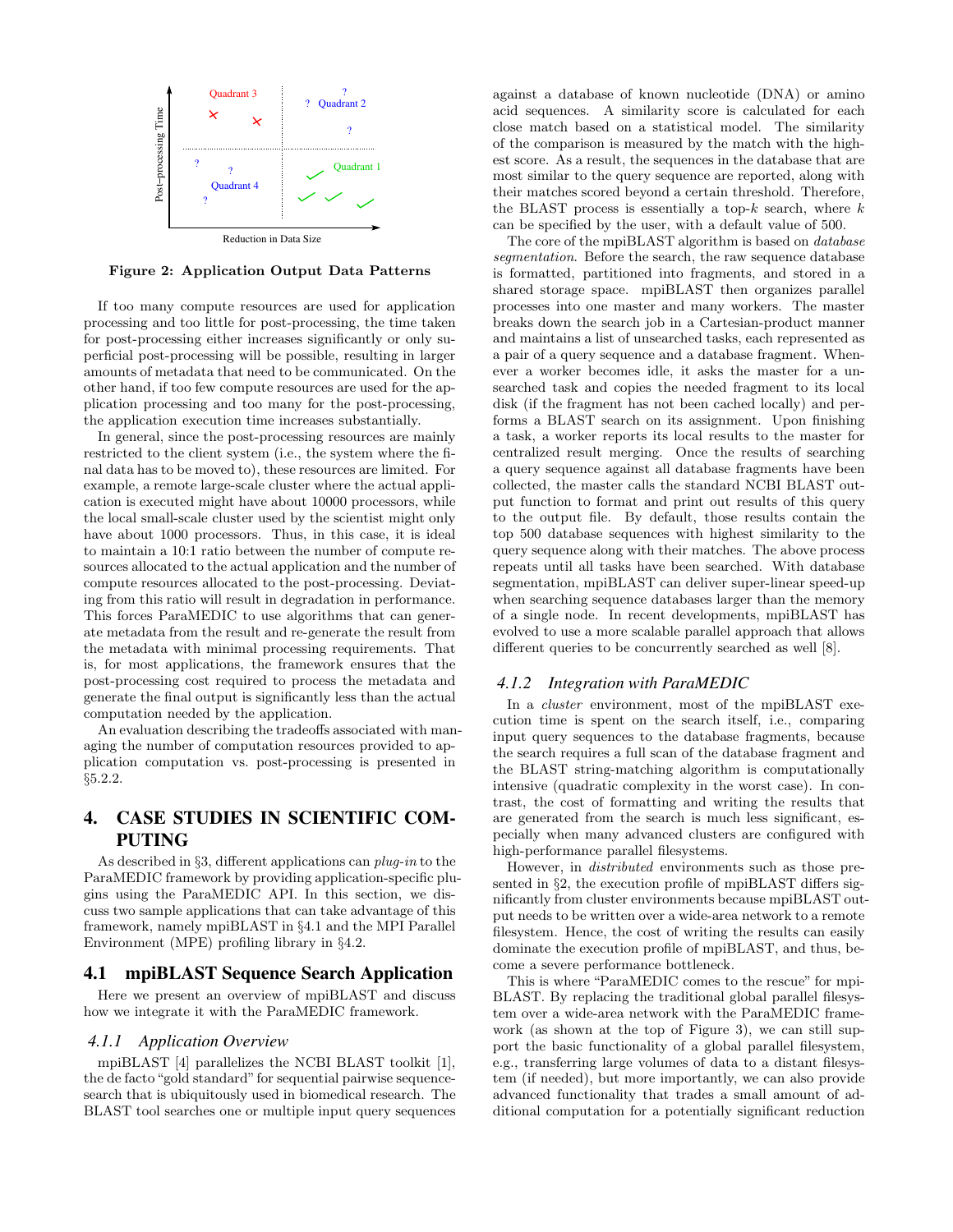in data that needs to be transferred in distributed environments. For example, as we will see in §5, a mpiBLASTspecific instance of ParaMEDIC reduces the volume of data that needs to written across a wide-area network by more than two orders of magnitude.



#### Figure 3: ParaMEDIC and mpiBLAST Integration

Specifically, Figure 3 depicts how mpiBLAST can be integrated with the ParaMEDIC framework. First, on the compute site (the left cloud in Figure 3), instead of having mpiBLAST collect and write all the result sequences and their matches of a query sequence, the mpiBLAST application plugin in ParaMEDIC, as shown in Figure 1, generates semantics-based metadata based on the mpiBLAST output at the compute site. ParaMEDIC then transfers this metadata to the I/O site (the right cloud in Figure 3), metadata that is orders of magnitude smaller than the actual data output that would have been transferred in a traditional global parallel filesystem. Next, at the I/O site, a small amount of additional computation must then be performed on the metadata in order to re-generate the actual output data. That is, a temporary (and much smaller) database that contains only the result sequences is created by extracting the corresponding sequence data from a local database replica. ParaMEDIC then re-runs mpiBLAST at the I/O site by taking as input the same query sequence and the temporary database to generate and write output to the local filesystem. (Note: The overhead in re-running mpiBLAST at the I/O site is quite small as the temporary database that is searched is substantially smaller with only 500 sequences in it by default, as opposed to the several millions of sequences in large DNA databases.

### **4.2 MPE Communication Profiler**

The MPI Profiling Environment (MPE) is a suite of performance analysis tools consisting of profiling libraries, utility programs, graphical tools and checking libraries. MPE is a part of the MPICH2 distribution of the Message Passing Interface (MPI) communication standard, but can be used by any MPI implementation that provides the MPI profiling interface. The MPE profiler generates logs viewable by the integrated Jumpshot visualization tool. The datatype and collective verification library finds argument inconsistencies in MPI calls. The tracing library records all MPI calls and the animation and X-graphics libraries provide a real-time program animation of the trace. In this paper, we are primarily interested in the profiling capabilities of MPE. MPE performs postmortem performance analysis based on trace file generated during parallel program execution. It utilizes CLOG2 as a low-overhead logging format, a simple

collection of single time-stamp events.

#### *4.2.1 Output Data Management in MPE*

Depending on the communication pattern, number of processors used and the length of execution, the output data generated by MPE can be enormous. For example, a largescale application such as FLASH when executed on a 16384 processor cluster can easily generate 40GB of data every second. That is, for an hour-long run, the amount of data generated is close to 150 terabytes. Thus, the output data has to be managed carefully in order to avoid performance overheads.

MPE allocates a default 8MB memory buffer in each process during initialization time. During the run, MPE profiles its communication pattern and stores this information in this memory buffer. As the memory buffer fills up, the content of the buffer is written to the local storage. At the end of the run, all processes form a binary tree. Each process reads in its local trace data from the disk and performs a three-way merge of its own buffer with the buffers sent from its children. When a merged buffer is filled up, it will then send to its parent. At the root process, the overall merged buffers are written to local storage.

Once the profiled data is obtained, it can viewed through visualization tools such as Jumpshot. However, for this, the data has to be available locally for the scientists to visualize. Thus, if the application was executed and profiled at a remote location, the profile data has to be transferred (oftentimes over a distributed environment) to be processed and viewed.

#### *4.2.2 Integration with ParaMEDIC*

As described in §4.2.1, the amount of data generated by the MPE profiling tool is enormous. However, most scientific applications follow a very periodic pattern where they repeatedly perform the same task to refine a data set, or to process different portions of the data set. Accordingly, the communication pattern for such applications is periodic as well.

While most application communication patterns are periodic, the periodicity for each application is different. Thus, the main idea for integrating MPE with ParaMEDIC is twofold:

- 1. Find the periodicity of the profiled data using a Fast Fourier Transform (FFT) of the data.
- 2. Use this periodicity information to convert the actual output into metadata that breaks the output into periods, and only store differences between the periods, rather than the entire communication profiling information.

Finding Output Periodicity with FFT: Though FFT is a popular approach for finding the periodicity of data sets, it can be quite compute intensive to evaluate, especially for large data sets. Specifically, FFT is an  $O(N.log(N))$  time operation, where N is the number of points in the data set. Further, several applications also have recursive periodicity. That is, within each recurring communication pattern, these applications might have a separate recurring pattern embedded. While identifying such patterns recursively can allow us to improve the I/O savings even further, this can significantly increase the amount of computation required as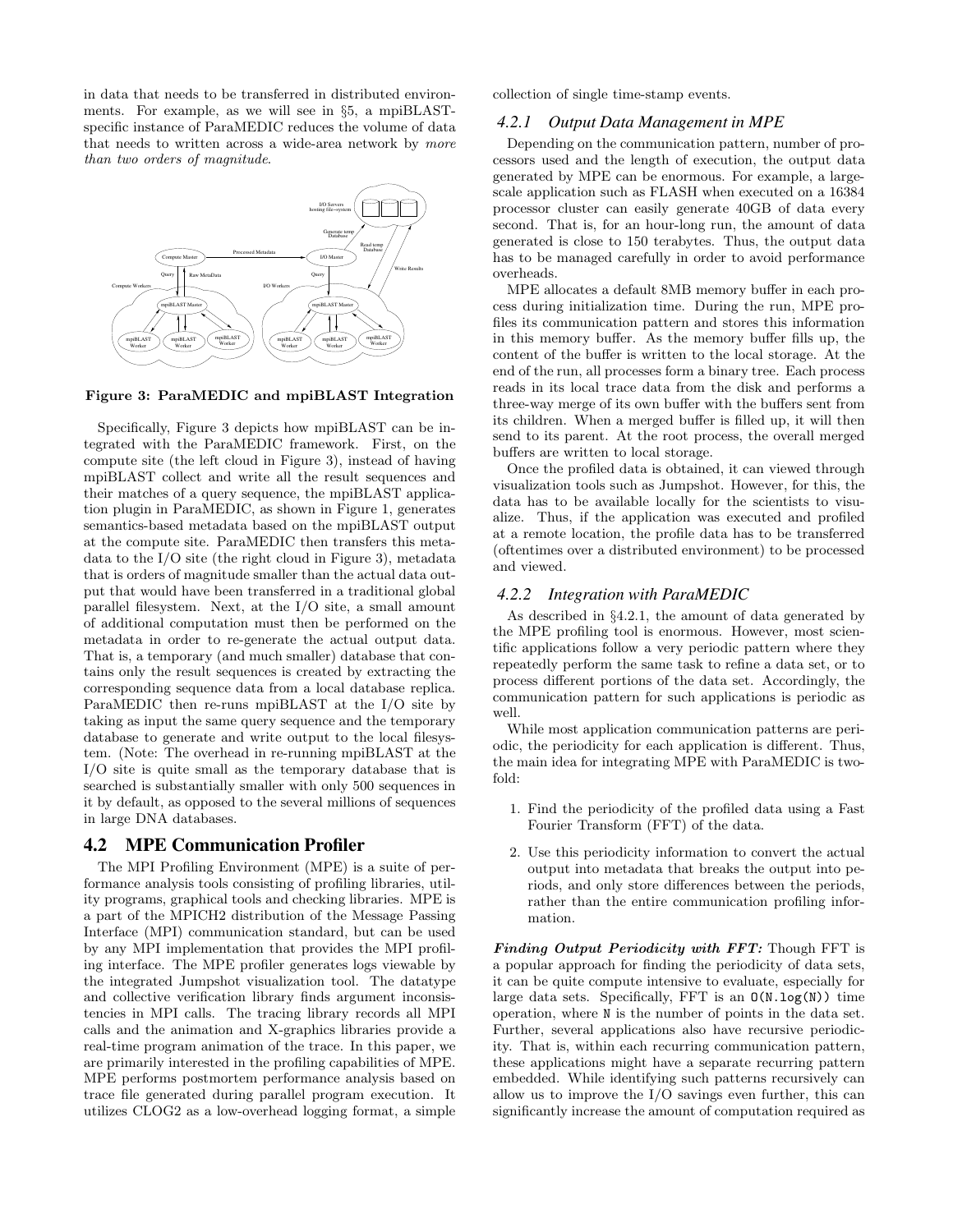well. Thus, in our approach, we only consider the first level of periodicity.

Given the importance of FFT in scientific computing, several parallel implementations of FFT have been designed and developed. FFTW [7], Parallel 3D FFT (P3DFFT) [3] and BG/L 3D FFT are some popular implementations. Such implementations can reduce the time taken to compute the periodicity of the data set by utilizing multiple compute nodes in parallel. Also, since the periodicity detection has to only take place on the computational site, this process can be heavily parallelized using the large number of compute resources available on the site, thus further reducing the total time taken. Note that the post-processing required to convert the metadata back to the actual output does not require another FFT calculation, and can be done much more efficiently even with the lesser compute resources on the storage site. In our approach, we used the Parallel 3D FFT (P3DFFT) implementation of FFT.

Metadata Storing Only Differences between Periods: Once the periodicity of the data set is calculated, the repeating information in each period does not have to be stored and can be regenerated. In the metadata format for this application, we store the complete information for the first period, and store only the differences for the remaining periods.

For most applications, the differences between each period is quite minimal even when storing the timing information to up to two decimal places. For systems such as IBM Blue-Gene, where the system noise level is extremely low, the accuracy is even higher. Thus, the size of the differences is also very small, allowing for larger savings in the amount of data that needs to be communicated.

Our experimental results demonstrate about 3-5X improvement in performance for the MPE profiling library by using ParaMEDIC. However, due to space constraints, we do not present detailed performance results for this library in this paper and restrict ourselves to detailed performance results with the mpiBLAST application.

### **5. EXPERIMENTAL RESULTS**

This section presents a performance evaluation of mpi-BLAST in its native form, as compared to ParaMEDICenhanced mpiBLAST (hereafter referred to as simply Para-MEDIC). All experiments were performed with the Nucleotide (NT) database downloaded from the NCBI website. NT is a nucleotide sequence database that contains the GenBank, EMB L, D, and PDB sequences. At the time when our experiments were performed, it contained over 5 million sequences with a total raw size of about 20GB. All queries were synthesized by randomly sampling sequences from NT itself.

## **5.1 Experimental Testbeds**

Testbed 1 (Local Cluster): This testbed consists of 24 dual-2.8GHz-Opteron-processor dual-core nodes. Each processor has 2MB of L2-cache, and each node has 4GB of 667MHz DDR2 SDRAM and four SATA disks using a software RAID0. The nodes were connected with NetEffect NE010 10-Gigabit Ethernet adapters. We used NetEm to emulate the various distributed computing infrastructures. This allowed us to emulate high-latency, high-bandwidth distributed computing environments by separating the nodes in the system into two sub-clusters, where communication

within the sub-cluster is fast but between sub-clusters is slow.

Testbed 2 (Argonne-VT Distributed System): This testbed consists of two clusters (one at Argonne and one at VT) connected over Internet2. The Argonne cluster is the one described in Testbed 1, while the VT cluster consists of a 24-node Orion Multisystems DT-12 system that contains 12 individual x86 compute nodes in a  $24" \times 18" \times 4"$  (or one cubic foot) pizza-box enclosure. Each compute node contains a Transmeta Efficeon processor, its own memory, and Gigabit Ethernet interface. The nodes share a power supply, cooling system, and external 10-Gigabit Ethernet network connection.

Testbed 3 (NSF TeraGrid): This testbed consists of a subset of the TeraGrid, using nodes at U. Chicago and SDSC. The U. Chicago site consists of two sets of nodes. The first set has 96 2.4GHz Intel Xeon 32-bit dual-processor systems, each with 3GB memory and 512KB L2 cache, while the second set has 64 1.5GHz Intel Itanium II 64-bit dual-processor systems, each with 4GB memory. The SDSC site has 64 1.5GHz Intel Itanium II 64-bit dual-processor systems, each with 4GB memory. The two sites are connected with a 30- Gbps high-bandwidth network, and the end-to-end delay between the two sites is approximately 10ms.

#### **5.2 Local Cluster Evaluation**

Here we compare ParaMEDIC to native mpiBLAST on a local cluster, which emulates various distributed infrastructures.

#### *5.2.1 Impact of High-Latency, High-Bandwidth Networks*



Figure 4: Impact of High Latency Networks

We analyze the impact of distributed environments connected with high-latency, high-bandwidth networks on the performance of ParaMEDIC and basic mpiBLAST. For this experiment, we divide the local cluster into two logical subclusters. While all the nodes are connected with a 10Gbps network, we artificially delay the communication between nodes belonging to different sub-clusters. The performance of the application for different network delays is measured (the amount of delay is fixed within a run and is illustrated on the x-axis). The socket buffer sizes are set to be equal to the bandwidth-delay product of the network so as to maximize the performance that the network subsystem can provide. Four nodes (each node with 4 SATA disks connected with a software RAID0) in the second sub-cluster host a PVFS2 filesystem which is visible to all nodes in both the sub-clusters.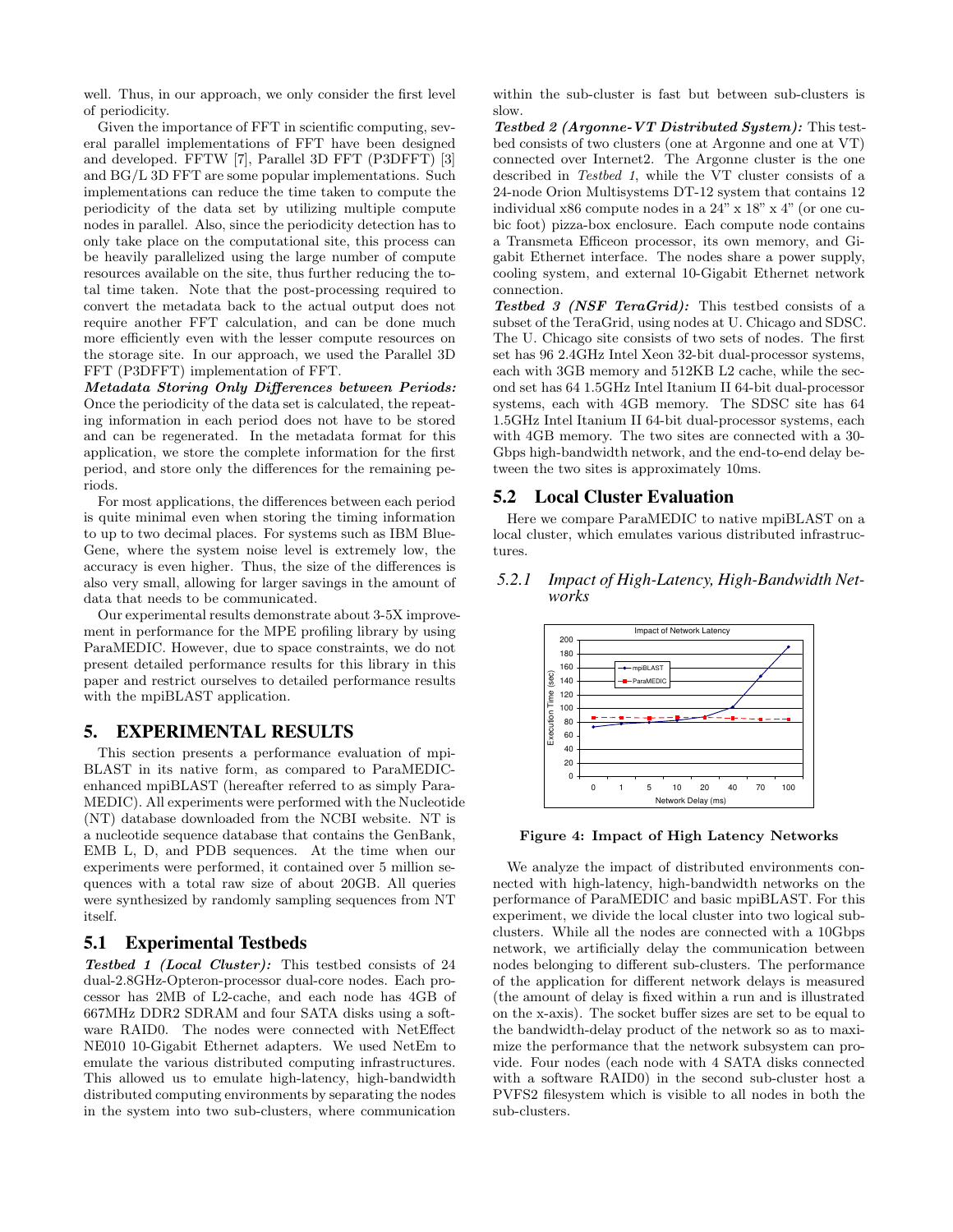

Figure 5: Breakup of Performance with Network Delay: (i) mpiBLAST and (ii) ParaMEDIC

For the evaluation, 80 processors are used for performing the computation. For mpiBLAST, all processors were used for performing the actual application computation. However, for ParaMEDIC, to keep the overall computational resources constant, 76 processors hosted on the first subcluster were used for performing the actual computation, while 4 processors on the second sub-cluster were used for the post-processing.

As shown in Figure 4, when the network delay between the two sub-clusters is low, mpiBLAST outperforms ParaMEDIC. This is expected since ParaMEDIC requires additional computation for converting the search results to metadata and converting the metadata back to the final output. However, as the network delay increases, ParaMEDIC outperforms mpiBLAST. In fact, for a network delay of 100ms, ParaMEDIC outperforms mpiBLAST by a factor of 2.26. This improvement is attributed to two factors. First, high network latency causes degradation in the filesystem communication and synchronization operations required when data needs to be written or read from the server. Second, the total amount of data written in mpiBLAST over the I/O subsystem is much higher as compared to ParaMEDIC, since ParaMEDIC only writes metadata which is significantly smaller than the final results to the filesystem.

To further understand these results, we show the performance breakdown of the time taken by mpiBLAST and ParaMEDIC in Figure 5. As shown in Figure 5(a), for mpi-BLAST, as the network delay increases, the I/O time increases very quickly. Thus, though the computation time does not change much, the overall execution time suffers. On the other hand, for ParaMEDIC (Figure 5(b)), the computation time, the I/O time, and the post-processing time required to handle the metadata are nearly constant for all values of network delays. This is expected since the only component in ParaMEDIC that would be affected by the network latency is the post-processing, since it requires moving the metadata from the compute workers to the I/O workers. And because the metadata amount is very small (few KB), this time typically does not make any difference to either the post-processing time or the overall execution time of the application.

#### *5.2.2 Trading Computation to I/O*

We analyze the performance of mpiBLAST and Para-MEDIC by varying the ratio of computational resources allocated to the actual application processing vs. the resources allocated for post-processing. For all experiments in this section, for ParaMEDIC, we allocate four processes for performing the post-processing. The number of processes allocated for the actual application computation is varied from 16 to 80. That is, the ratio of resources allocated for actual application computation to post-processing is varied from 4:1 to 20:1. For mpiBLAST, on the other hand, all of the processes are allocated for the actual application computation. That is, the native mpiBLAST implementation gets four extra processes for application computation as compared to ParaMEDIC.

The ratio of resources allocated to application and postprocessing essentially determines the trade-off in computation time to I/O time. Specifically, a large ratio means that more resources are given for application processing, thus the resources given for metadata generation and management is minimal. This implies that the application execution time will be lesser, while the amount of data that needs to be moved over the distributed environment will be large. Similarly, a small ratio means that lesser resources are given for application processing, thus the resources given for metadata generation and management is high.

Figure 6 shows the performance of the two schemes as the ratio of resources alloted to application and post-processing is varied. As shown in the figure, when this ratio is low, mpi-BLAST outperforms ParaMEDIC. However, as the ratio increases the performance of mpiBLAST degrades faster than ParaMEDIC, and it is eventually outperformed by Para-MEDIC.

This behavior is related to the available compute resources for execution. Specifically, when the total number of compute resources is N, ParaMEDIC uses (N-4) of them for application computation and 4 processes for metadata postprocessing. Thus, when N is very large, the increase in computation time caused by using resources (approximately N  $/(N - 4)$  is not very high. However, when N is small, the increase in computation time can be substantial. For example, when N is 8 processes, ParaMEDIC uses only 4 processes for the application processing while mpiBLAST uses 8. Thus, the computation time taken by ParaMEDIC would be nearly twice that of mpiBLAST. This overshadows any benefit in the I/O time ParaMEDIC can bring about, causing it to deliver worse performance than mpiBLAST. In summary, ParaMEDIC is most effective only when the number of resources used for application processing are sufficiently large as compared to the number of resources used for post-processing.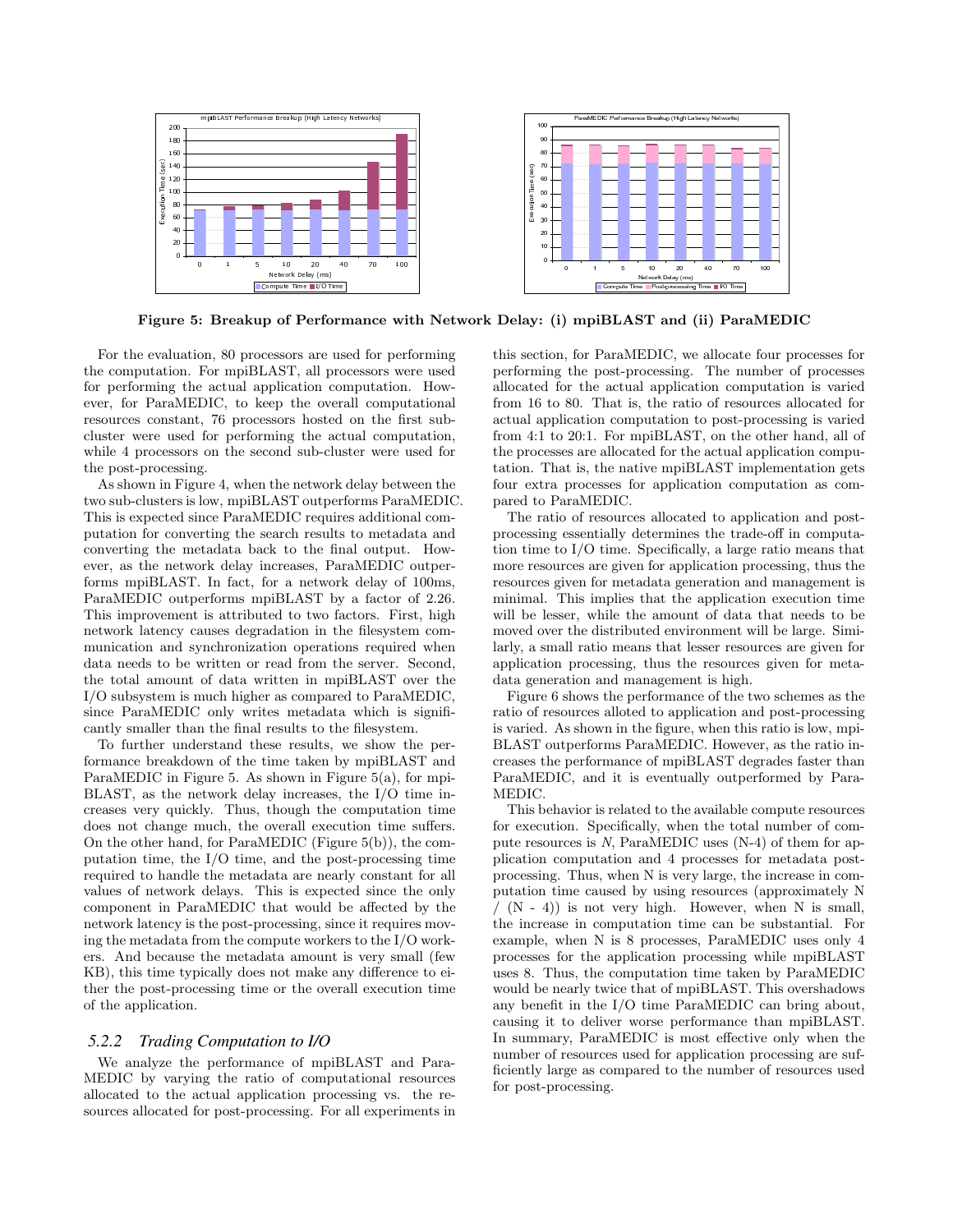## *5.2.3 Impact of Output Data Size*

In this section, we vary two parameters that affect the output data size: (i) number of input query sequences provided by the user and (ii) number of output query sequences requested by the user, and study their impact on the performance of mpiBLAST and ParaMEDIC. Varying the number of sequences in the input query increases the search time for both mpiBLAST and ParaMEDIC. However, it is also expected to impact the post-processing time for ParaMEDIC. Thus, increasing the query size is expected to affect the computation time of ParaMEDIC more than that of mpi-BLAST. At the same time, an increase in the query size also typically results in more output. This, on the other hand, can potentially impact mpiBLAST more than ParaMEDIC. Figure 7(a) shows the performance of the two schemes with increasing number of input query sequences (depicted by input query size). We see that while the increase in the input query size increases the execution time of ParaMEDIC, it has a more drastic effect on mpiBLAST. Thus, as the query size increases, we notice that the performance difference between the two schemes increases, with ParaMEDIC outperforming mpiBLAST by about 66% for a 100KB query file size.



Figure 6: Varying the Number of Worker Processes

Figure 7(b) shows the impact of increasing the number of requested output result sequences. Increasing the number of output result sequences does not increase the computation too much, while it can increase the amount of I/O. Thus, because the I/O cost for ParaMEDIC is very low, increasing the number of output result sequences does not vary its performance too much. On the other hand, since the I/O cost for mpiBLAST is very high, increasing the number of output result sequences significantly affects its performance.

#### *5.2.4 Impact of Encrypted Filesystems*

For distributed filesystems that span unsecure network connections (such as the Internet), using data encryption to protect transmitted data is a common occurrence in several environments such as government national laboratories and other secure facilities such as those demonstrated in §5.3.

Figure 8 shows the impact of such data encryption on the performance of the two schemes. As shown in the figure, the performance of the two schemes is similar to the case where there is no file encryption (except that the performance of mpiBLAST degrades faster). This is attributed to the data encryption overhead. That is, since all the data that is being transmitted has to be encrypted and the amount of data transmitted by mpiBLAST over the unsecure network is significantly larger than ParaMEDIC, encryption affects mpi-BLAST more significantly as compared to ParaMEDIC.



Figure 8: Impacted of Encrypted Filesystems

#### **5.3 Distributed Setup from Argonne and VT**

Here we evaluate mpiBLAST and ParaMEDIC on a distributed system between Argonne National Laboratory and Virginia Tech connected over Internet2. Since the network connecting the two clusters is not secure, data encryption is used to protect the data transmitted over this network.



Figure 9: Argonne to Virginia Tech Encrypted Filesystem

As shown in Figure 9, ParaMEDIC significantly outperforms mpiBLAST in this environment. Further, as the query size increases, the performance difference between the two schemes increases. For a query size of 100KB, we observe more than a 25-fold improvement in performance for Para-MEDIC as compared to mpiBLAST. This difference is attributed to multiple aspects. First, given that the network connection between the two sites is shared by other users, the effective network performance achievable is usually much lower than within the cluster. Thus, with mpiBLAST transferring the entire output result over this network, its performance would be heavily impacted by the network performance. Second, since data communicated is encrypted, mpiBLAST also has to pay the penalty for such encryption. Though ParaMEDIC also pays such data encryption penalty, the amount of data it transfers is significantly lesser, and hence the penalty is lesser as well. Third, the distance between the two sites causes the communication latency to be high. Thus, file-system communication and synchronization messages tend to take a long time to be exchanged resulting in further loss of performance.

### **5.4 TeraGrid Infrastructure**

The TeraGrid infrastructure represents a widely used real environment for several compute- and I/O-intensive applications. As described in §2, a GPFS-based distributed filesys-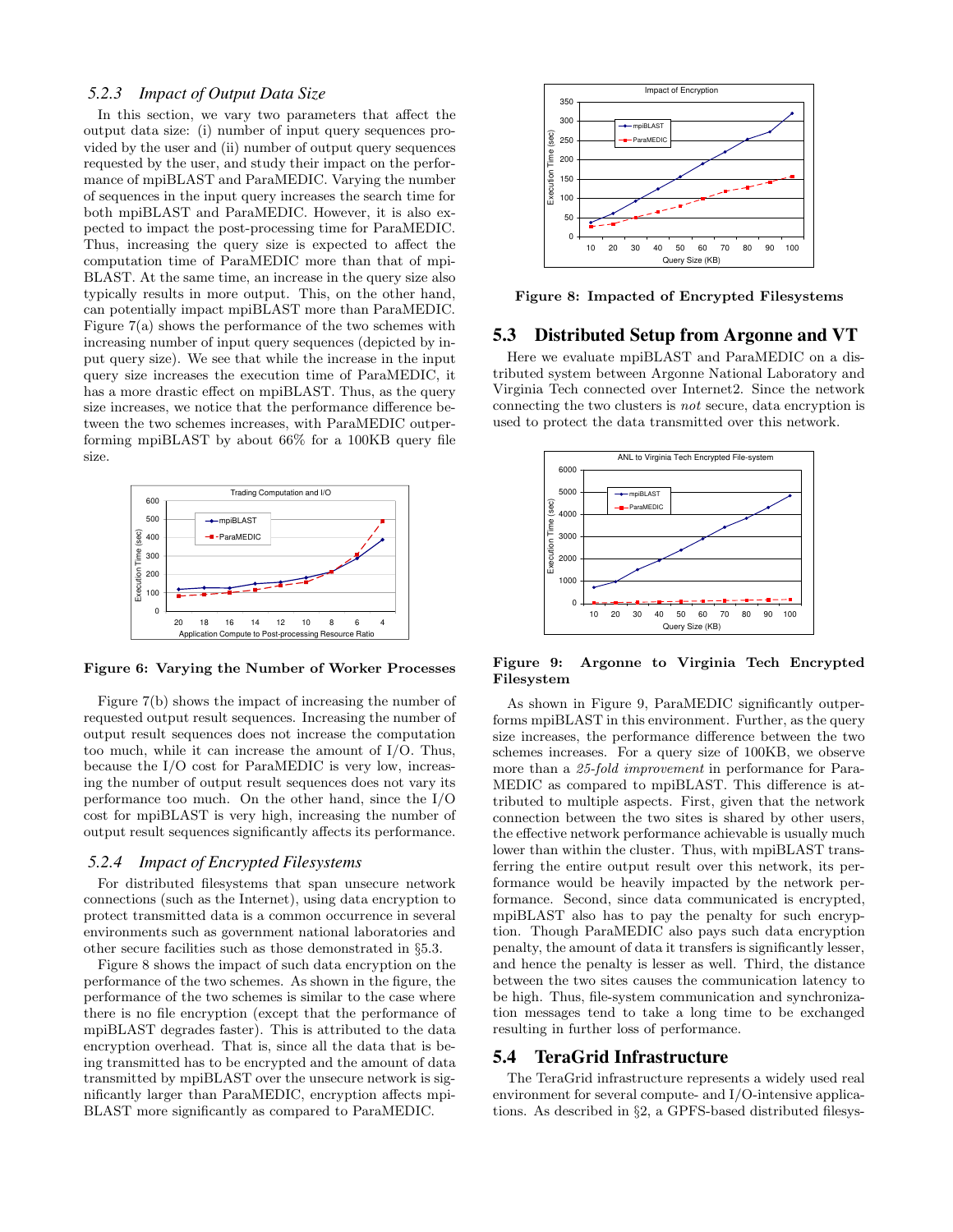

Figure 7: Varying the Number of Requested Sequences: (i) Input Query Sequences and (ii) Output Result Sequences



Figure 11: TeraGrid Infrastructure Performance Breakup: (i) mpiBLAST and (ii) ParaMEDIC



Figure 10: NSF TeraGrid using U. Chicago and SDSC

tem is hosted at San Diego Supercomputing Center (SDSC), which can be accessed from all facilities, and forms a part of the TeraGrid facility. For the experiments in this section, we utilized the nodes at the University of Chicago and SDSC.

In this experiment, both mpiBLAST and ParaMEDIC perform their application computation on the University of Chicago nodes. However, mpiBLAST directly writes the output data to the global GPFS file-system. ParaMEDIC, on the other hand, converts the output data to metadata, transfers the metadata to SDSC, and re-converts the metadata to the final output at SDSC.

Figure 10 shows the performance of mpiBLAST and Para-MEDIC on TeraGrid. While the final output is written to the same global filesystem in both cases, mpiBLAST suffers because the application processing nodes at University of Chicago are performing the I/O for the output results.

Since these nodes reside on a remote cluster as compared to the physical filesystem, their I/O performance is limited resulting in an overall degradation in execution time. For ParaMEDIC, on the other hand, since the post-processing nodes are performing the I/O for the output results, the amount of time taken is significantly smaller. For a query file size of 100KB, ParaMEDIC outperforms mpiBLAST by five-fold.

Figure 11 shows the performance breakdown of the two schemes. As the query size increases, the computation time for both mpiBLAST as well as ParaMEDIC increases. However, for mpiBLAST, the I/O time also increases very quickly. On the other hand, for ParaMEDIC, there is practically no difference in the I/O time with increasing query sizes. That is, ParaMEDIC is only minimally impacted by the limited I/O of the subsystem and it efficiently distributes its computational resources across the system to achieve high performance.

## **6. RELATED WORK**

Providing efficient remote I/O for scientific applications has been an ongoing subject of research. RIO [6] introduced a proof-of-concept library that allowed application to access remote files through ROMIO [12]. However, it relied on a legacy communication protocol and required setting up extra nodes dedicated for message processing. Those limitations were addressed in a more recent study, RFS [9], that adopted the active buffering technique to reduce the visible remote write cost, thus optimizing overlap between application I/O and computation. Other approaches of translating remote I/O requests into operations of general data trans